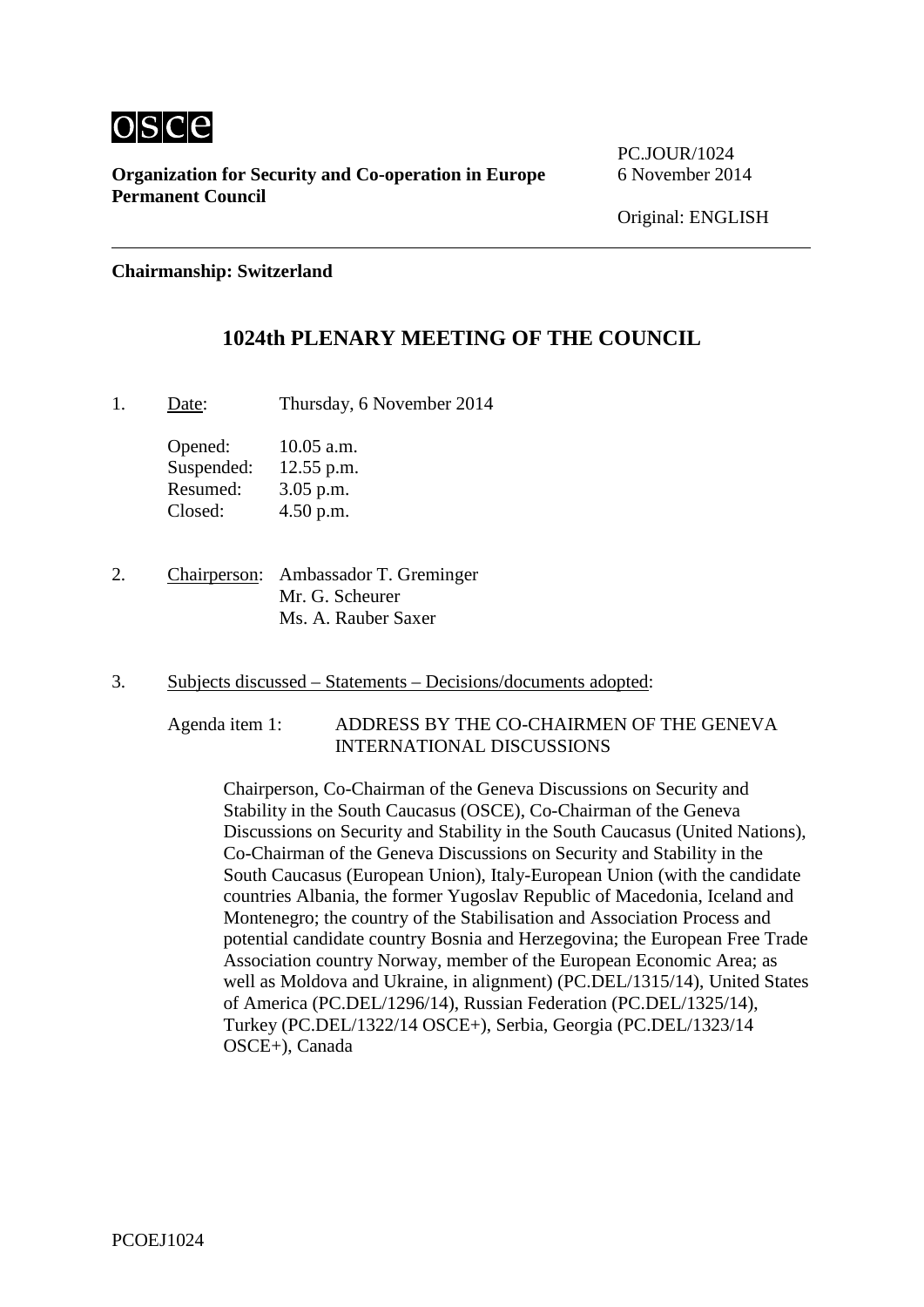## Agenda item 2: PRESENTATIONS BY THE SPECIAL REPRESENTATIVE OF THE CHAIRPERSON-IN-OFFICE ON GENDER ISSUES, MS. JUNE ZEITLIN, AND THE OSCE SENIOR ADVISER ON GENDER ISSUES, AMBASSADOR MIROSLAVA BEHAM

Chairperson, Special Representative of the Chairperson-in-Office on Gender Issues (CIO.GAL/200/14 OSCE+), OSCE Senior Adviser on Gender Issues (SEC.GAL/179/14), Italy-European Union (with the candidate countries Albania, the former Yugoslav Republic of Macedonia, Iceland ,Montenegro and Serbia; the country of the Stabilisation and Association Process and potential candidate country Bosnia and Herzegovina; as well as Andorra, Georgia, Moldova, Monaco, San Marino and Ukraine, in alignment) (PC.DEL/1316/14), United States of America (PC.DEL/1304/14), Russian Federation (PC.DEL/1329/14), Canada (PC.DEL/1313/14 OSCE+), Austria (also on behalf of Finland, Kazakhstan and Turkey), Turkey, Norway (PC.DEL/1298/14), Liechtenstein (PC.DEL/1331/14 OSCE+), Albania (PC.DEL/1312/14 OSCE+), Serbia (PC.DEL/1336/14 OSCE+)

Agenda item 3: REPORT BY THE OSCE REPRESENTATIVE TO THE LATVIAN-RUSSIAN JOINT COMMISSION ON MILITARY **PENSIONERS** 

Chairperson, OSCE Representative to the Latvian-Russian Joint Commission on Military Pensioners (PC.FR/30/14 OSCE+), Italy-European Union (with the candidate countries Albania, the former Yugoslav Republic of Macedonia, Iceland, Montenegro and Serbia; the country of the Stabilisation and Association Process and potential candidate country Bosnia and Herzegovina; the European Free Trade Association countries Liechtenstein and Norway, members of the European Economic Area; as well as Georgia, Moldova and Ukraine, in alignment) (PC.DEL/1317/14), United States of America (PC.DEL/1297/14), Russian Federation (PC.DEL/1327/14)

Agenda item 4: DECISION ON THE TRANSFER OF OWNERSHIP TO THE PARTIES TO THE AGREEMENT ON SUBREGIONAL ARMS CONTROL, ANNEX 1-B, ARTICLE IV OF THE GENERAL FRAMEWORK AGREEMENT FOR PEACE IN BOSNIA AND HERZEGOVINA

#### Chairperson

**Decision**: The Permanent Council adopted Decision No. 1134 (PC.DEC/1134) on the transfer of ownership to the Parties to the Agreement on Subregional Arms Control, Annex 1-B, Article IV of the General Framework Agreement for Peace in Bosnia and Herzegovina, the text of which is appended to this journal.

Croatia (also on behalf of Bosnia and Herzegovina, Montenegro and Serbia) (PC.DEL/1299/14 OSCE+)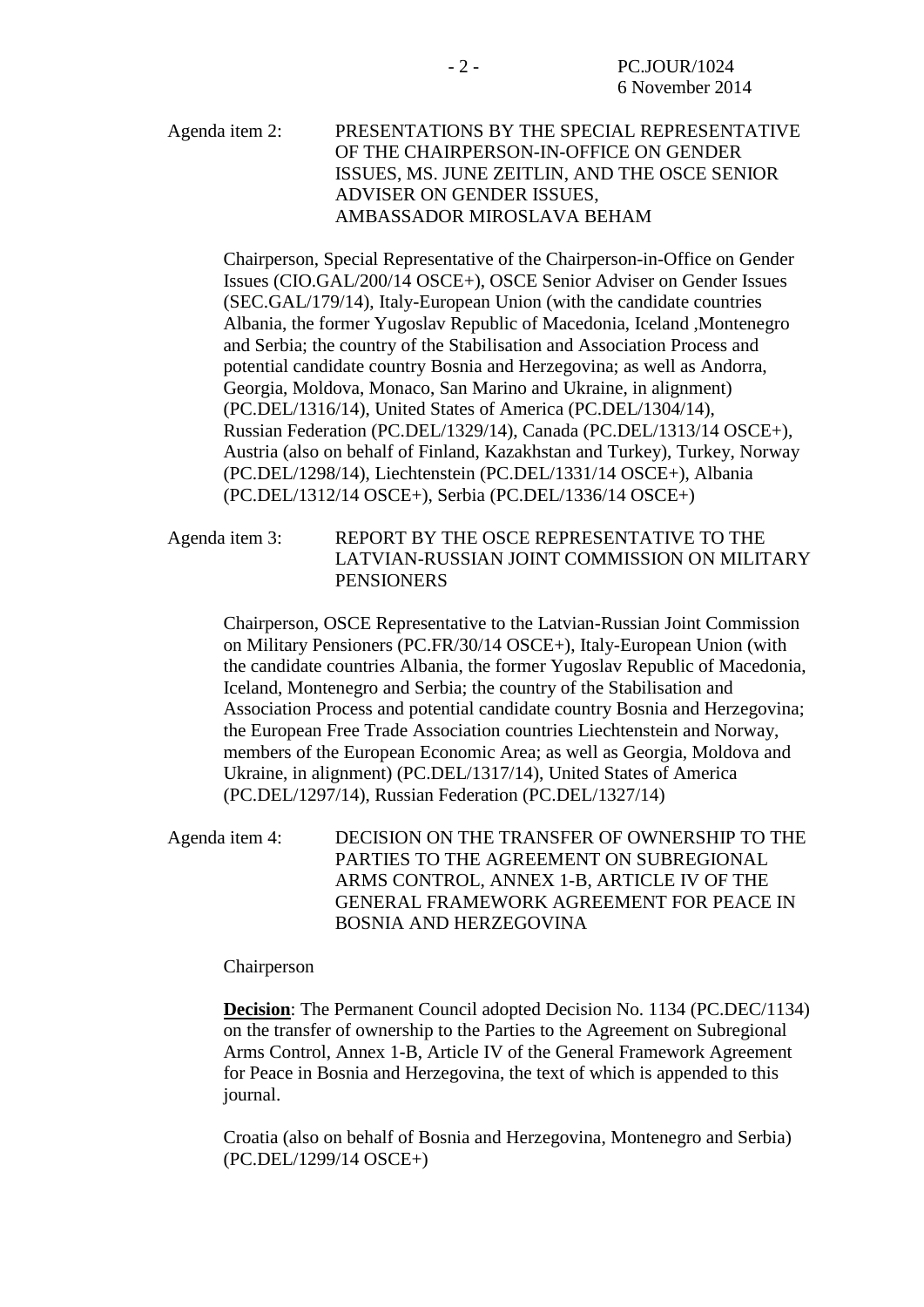## Agenda item 5: REVIEW OF CURRENT ISSUES

#### Chairperson

- (a) *Ongoing violations of OSCE principles and commitments by the Russian Federation and the situation in Ukraine*: Ukraine (PC.DEL/1303/14 OSCE+), Italy-European Union (with the candidate countries Albania, Iceland and Montenegro; the country of the Stabilisation and Association Process and potential candidate country Bosnia and Herzegovina; the European Free Trade Association country Norway, member of the European Economic Area; as well as Georgia, Moldova and Ukraine, in alignment) (PC.DEL/1318/14), United States of America (PC.DEL/1305/14), Canada (PC.DEL/1314/14 OSCE+), Turkey (PC.DEL/1324/14 OSCE+)
- (b) *Ukraine's non-compliance with the Minsk Protocol*: Russian Federation (PC.DEL/1310/14), United Kingdom, Ukraine, United States of America (PC.DEL/1311/14)
- (c) *United Nations International Day to End Impunity for Crimes against Journalists*: Italy-European Union (with the candidate countries Albania, the former Yugoslav Republic of Macedonia, Iceland, Montenegro and Serbia; the country of the Stabilisation and Association Process and potential candidate country Bosnia and Herzegovina; the European Free Trade Association countries Liechtenstein and Norway, members of the European Economic Area; as well as Andorra, Armenia, Georgia, Moldova, Monaco and Ukraine, in alignment) (PC.DEL/1319/14), United States of America (PC.DEL/1307/14), Russian Federation (PC.DEL/1328/14), France, Ukraine
- (d) *Attack on an LGBTI centre in the former Yugoslav Republic of Macedonia*: United States of America (PC.DEL/1301/14), Norway (PC.DEL/1335/14), the former Yugoslav Republic of Macedonia
- (e) *Response to a statement made at the 1017th meeting of the Permanent Council on freedom of expression in the OSCE area*: Uzbekistan
- (f) *Amnesty and release of civil society activists in Azerbaijan*: Spain (PC.DEL/1309/14 OSCE+), Russian Federation (PC.DEL/1326/14), Turkey, United States of America, Azerbaijan (PC.DEL/1306/14 OSCE+)
- (g) *Release of eight Jehovah's Witnesses in Turkmenistan*: United States of America (PC.DEL/1300/14)
- (h) *The death penalty in Belarus*: Italy-European Union (with the candidate countries Albania, the former Yugoslav Republic of Macedonia, Iceland, Montenegro and Serbia; the country of the Stabilisation and Association Process and potential candidate country Bosnia and Herzegovina; the European Free Trade Association countries Liechtenstein and Norway, members of the European Economic Area; as well as Moldova, San Marino and Ukraine, in alignment) (PC.DEL/1320/14), Belarus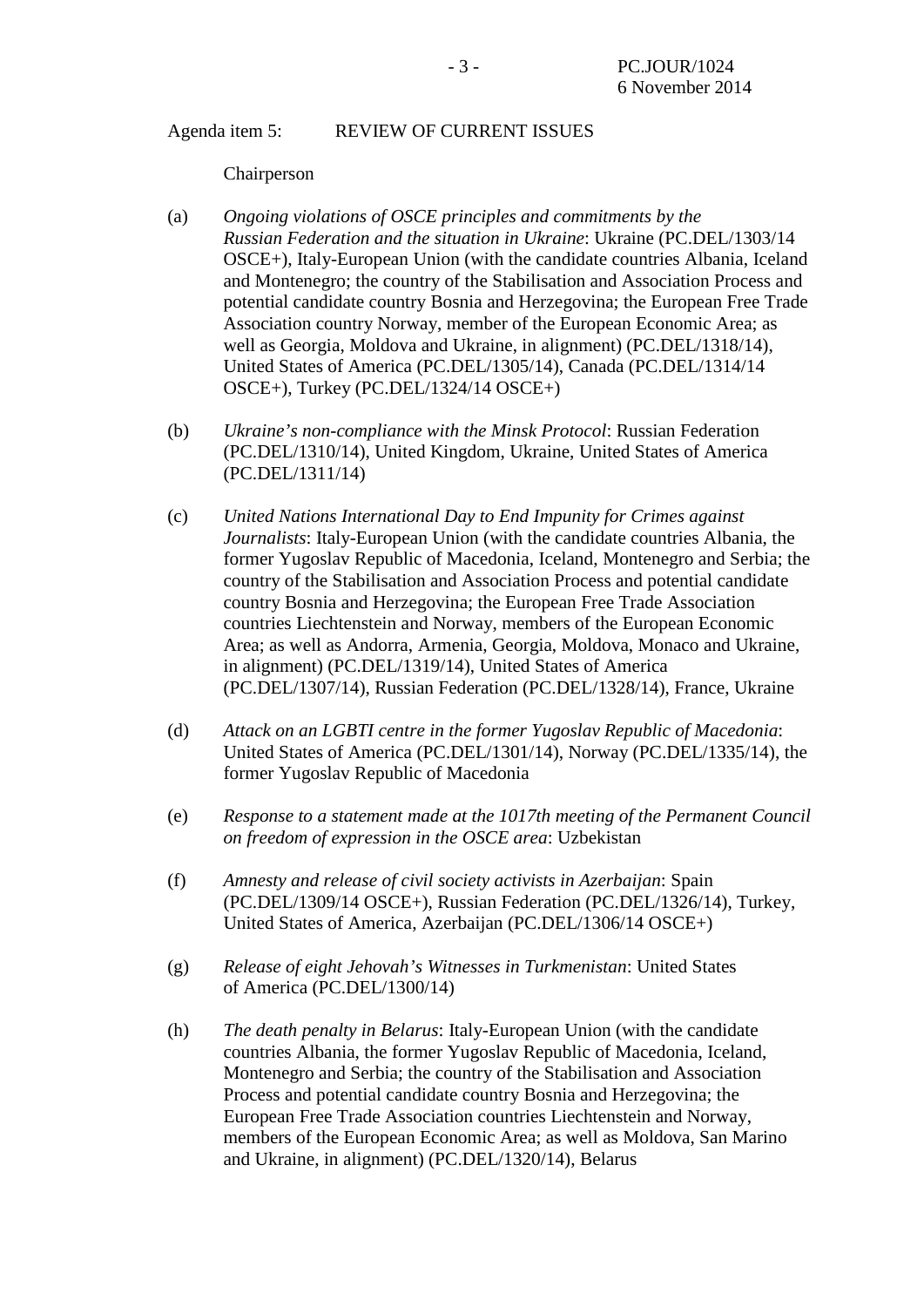### Agenda item 6: REPORT ON THE ACTIVITIES OF THE CHAIRPERSON-IN-OFFICE

*Financial contributions to the Special Monitoring Mission to Ukraine pledged by the participating States*: Chairperson (CIO.GAL/203/14)

Agenda item 7: REPORT OF THE SECRETARY GENERAL

*Announcement of the distribution of a written report of the Secretary General (SEC.GAL/180/14 OSCE+)*: Secretary General

Agenda item 8: ANY OTHER BUSINESS

- (a) *Financial contribution to the Special Monitoring Mission to Ukraine*: Iceland
- (b) *Limited election observation mission to the United States of America, for the mid-term elections held on 4 November 2014*: OSCE Parliamentary Assembly, United States of America
- 4. Next meeting:

Thursday, 13 November 2014, at 10 a.m., in the Neuer Saal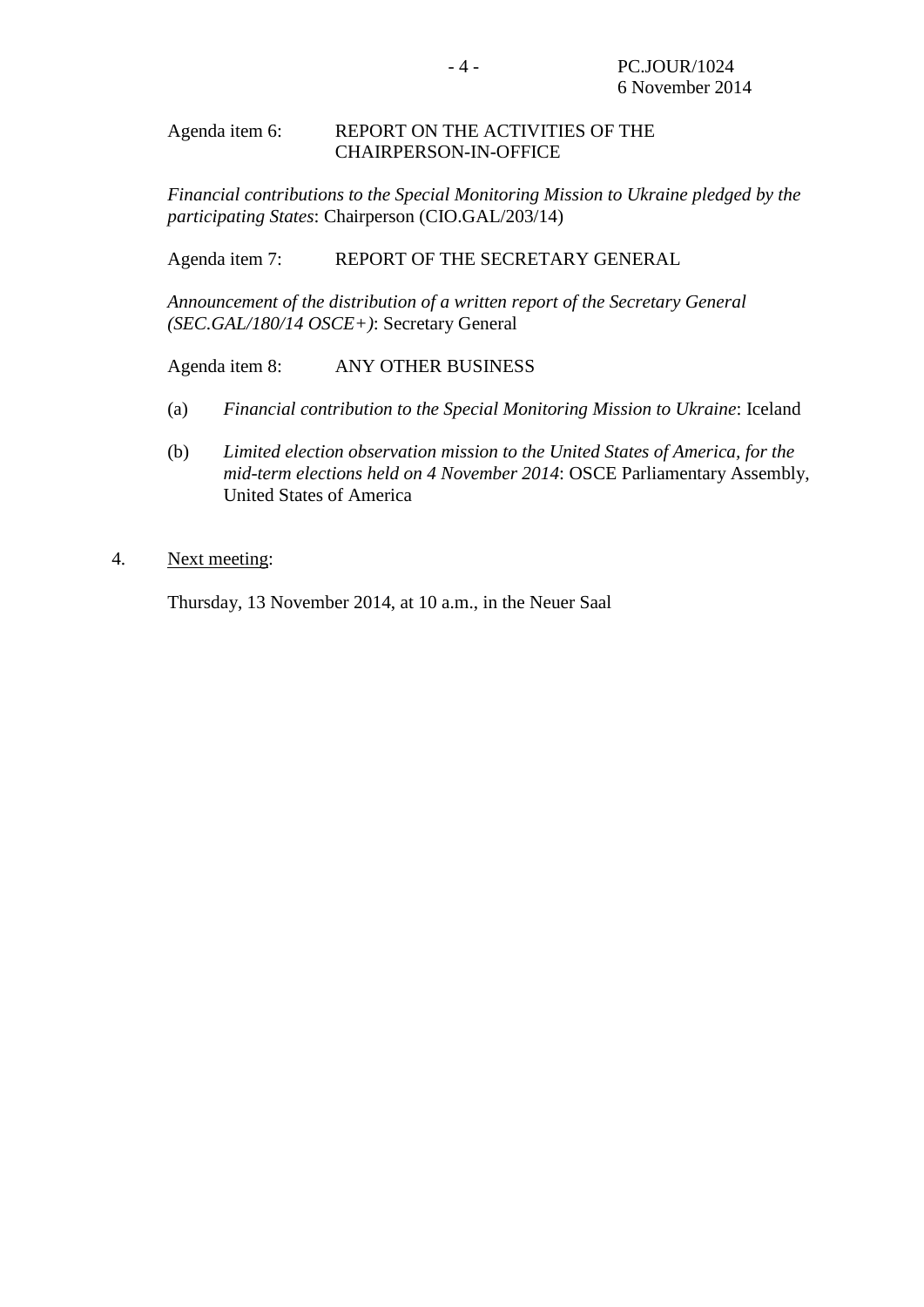

**Organization for Security and Co-operation in Europe** 6 November 2014 **Permanent Council**

PC.DEC/1134

Original: ENGLISH

**1024th Plenary Meeting** PC Journal No. 1024, Agenda item 4

# **DECISION No. 1134 TRANSFER OF OWNERSHIP TO THE PARTIES TO THE AGREEMENT ON SUBREGIONAL ARMS CONTROL, ANNEX 1-B, ARTICLE IV OF THE GENERAL FRAMEWORK AGREEMENT FOR PEACE IN BOSNIA AND HERZEGOVINA**

The Permanent Council,

Recalling Ministerial Council Decision No. 1 of 8 December 1995 on OSCE action for peace, democracy and stability in Bosnia and Herzegovina,

Acknowledging the significant contribution to peace, security and stability in the area of application of the Agreement on Sub-Regional Arms Control, Annex 1-B, Article IV of the General Framework Agreement for Peace in Bosnia and Herzegovina (the Agreement) since its entry into force in 1996,

Welcoming the spirit of co-operation, trust and confidence of the Parties while implementing the Agreement,

Recognizing with satisfaction the continuous political will of the Parties to the Agreement to comply fully with all aspects of the process established under this arms control regime,

Taking note of the intention of the Parties to take ownership of the Agreement,

Reiterating the strong support of the OSCE community to the Parties for continuing the implementation of the Agreement in good faith,

Taking into account the conclusions of the 52nd meeting of the Sub-Regional Consultative Commission (SRCC) and the OSCE Conflict Prevention Centre plan to support the SRCC's requirements (CIO.GAL/175/14/Rev.1) as a point of reference to determine the support to the Parties to the Agreement,

Upon the signature by the Parties of the Amendment to the Agreement on Sub-Regional Arms Control, Annex 1-B, Article IV of the General Framework Agreement for Peace in Bosnia and Herzegovina, the Permanent Council decides: